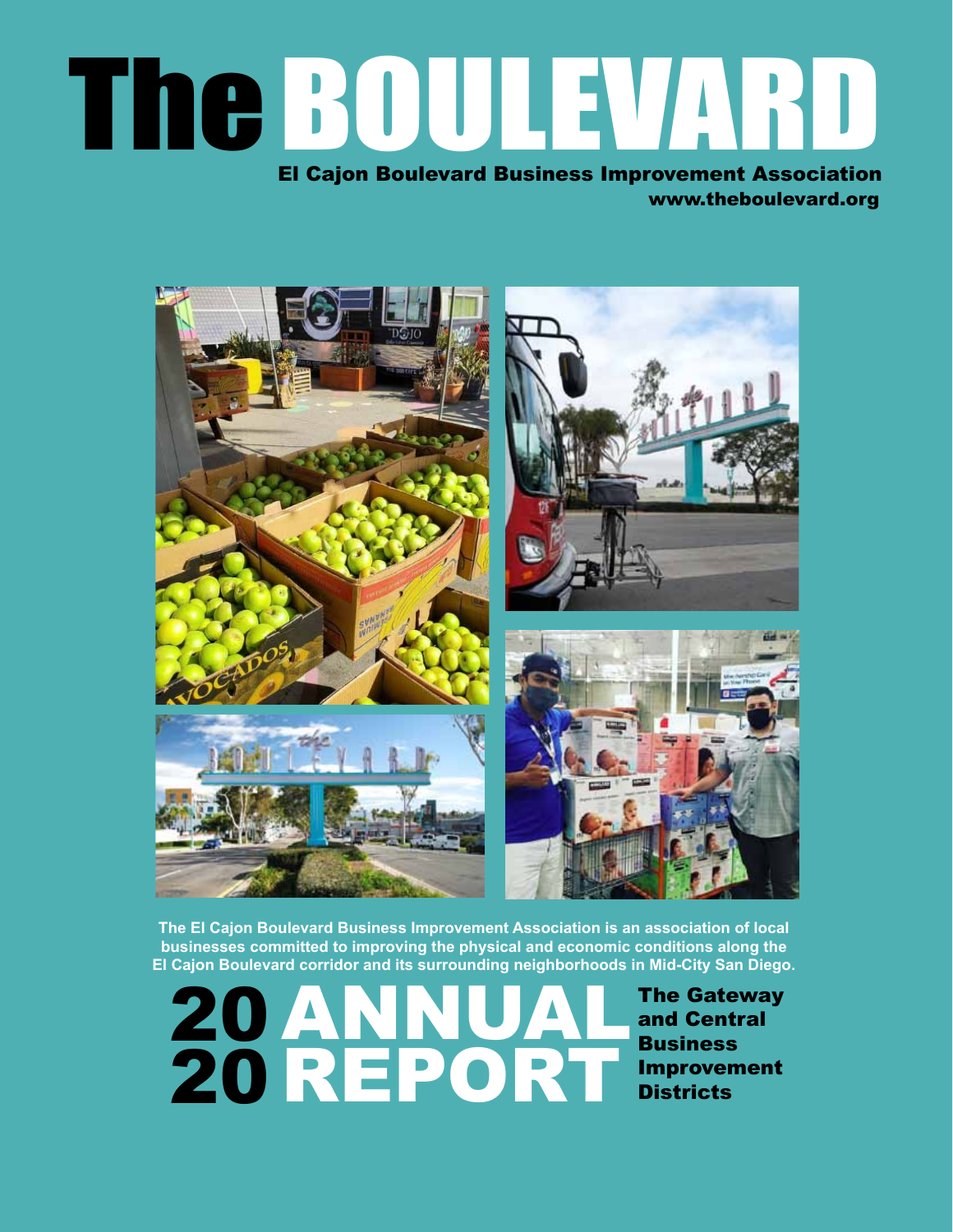#### **What is a Business Improvement District?**

A Business Improvement District (BID) is an assessment district approved by the City Council to perform agreed-upon tasks within its boundaries. Once the BID is established by the City Council, each business license in the area is assessed a mandatory charge that is payable to the City at the same time as the business license. Our business owners pay \$60-\$90 per year, depending on the location and type of business, to support BID activities. The El Cajon Boulevard Business Improvement Association was established to:

- Assist member businesses in problem solving
- Organize civic events and decorate the streets and public spaces
- Work toward alleviating parking and traffic problems
- Improve the image of the area
- Facilitate and encourage revitalization projects

#### **ECBBIA Committee Structure**

The ECBBIA follows the four-point "Main Street" approach towards revitalization which is designed to the needs of the business community it serves. This strategy accomplishes the goals of the mission statement. In addition to the four committees, the ECBBIA is a community partner and hosts the meetings for MCTIP, the Community Parking District and the Mid-City Landscape Maintenance Districts.

| <b>Organization - Develops policies, procedures and</b><br>strategic plans; builds community support and co-<br>operation with the many organizations, groups and<br>individuals that have an interest in small business is-<br>sues. | Economic Development - Foster greater relation-<br>ships with public and private entities to create proj-<br>ects that enhance the Boulevard, and create an im-<br>proved environment for residents and businesses<br>through continued advocacy, business development,<br>a retention and retention program, and incubation<br>strategies at our hubs. |
|---------------------------------------------------------------------------------------------------------------------------------------------------------------------------------------------------------------------------------------|---------------------------------------------------------------------------------------------------------------------------------------------------------------------------------------------------------------------------------------------------------------------------------------------------------------------------------------------------------|
| <b>Design - Enhance and maintain the physical environ-</b><br>ment and multimodal safety of El Cajon Boulevard by<br>implementing innovative and cohesive streetscape<br>solutions.                                                   | <b>Promotions - Promote small business, host theme</b><br>specific events, initiate more public art and placemak-<br>ing, highlight ethnic diversity, and work in parallel with<br>other committee goals, all to showcase and communi-<br>cate positive activity on The Boulevard.                                                                      |

#### **Overview**

● Early 2020 saw The BLVD Court, BRT Bus/Bike Lane, Economic Development Tour 3.0 and Mardi Gras.

● In February we knew there was a contagious disease that was starting to make itself known on the west coast and specifically here in California.

• In March it mushroomed and the order to shut down all activity and shelter rocked our business community and way of life. Deaths followed.

● How does an area with struggling businesses, restaurants and nightlife, LMI neighborhoods, a multi-generational family based culture deal with the new normal? We shifted and that was the focus of the work for the association as the year progressed.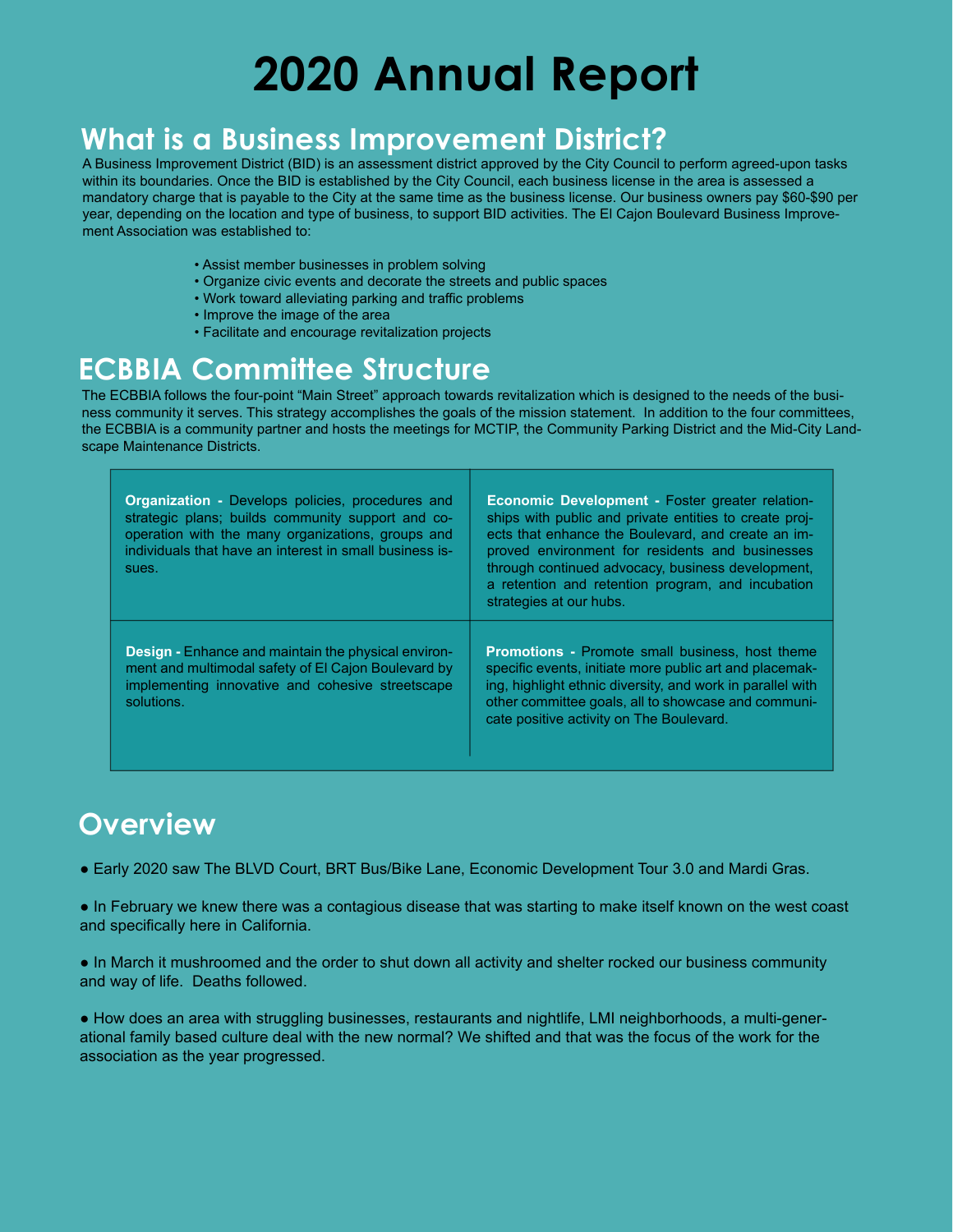### **Design**

● Provided oversight to two Landscape Maintenance Districts (LMD) through regular meetings with City staff. Twice a week street clean-ups and landscaping services continue. Funds have been dedicated to increase services on side streets and into the 6 neighborhoods the Boulevard passes through.



● Maintenance of streetscape improvements along El Cajon Boulevard, sidewalks and gutters happens bi-weekly.

●New trees were added along The Boulevard and multiple side streets.

● In a continued partnership with the Little Saigon Foundation, six new pagoda style trash cans have been added to the Little Saigon area.

● New benches were added to the Central hub.

● Twinkle lighting on median trees and required maintenance is ongoing.

• The holiday holiday bridge lighting program on the 805 and 15 had another successful year.

• The project we worked with the Climate Action Campaign to secure a large grant from local funder to plant 33 new tree planting east of the I-15 has been delayed. The City of San Diego has continued to lag in granting us permission to do the planting.

● Power Washing has increased within the El Cajon Boulevard Maintenance Assessment District (805 to 54th). The area has been divided into 4 quadrants, including the Boulevard Transit Deck at SR15. The quadrants are now on a continuous rotation of service. In addition, portions of side streets are power washed or cleaned of trash and debris on an as needed basis to help those areas previously left undone.





#### **Economic Development**

● The economic impact of COVID-19 was catastrophic for small businesses. The association worked hard to relay information, assess needs of members and help with critical access to public and private resources throught the various phases of the pandemic.

• In an effort to help locally owned businesses survive the crisis and sustain their operations, The Boulevard, with funding through LISC San Diego offered direct funding to businesses in City Heights.



• The Fair@44 on El Cajon Blvd was created with the intention of being a resource to the community. Now, more than ever, these goals have ignited the focus of Fair@44:

- The Boulevard BIA partnered with the International Rescue Committee, SBDC and ArtForm Swapmeet to host Safety in Style City Heights Facemask Distribution.
- Take What You Need Offered weekly food distribution for City Heights residents.
- Fresh Fruit Swaps Weekly pick-up and drop off of fresh fruits, targeted to support those in need.
- Baby Essentials provided monthly bundle bags to 100 families from the Mid-City area.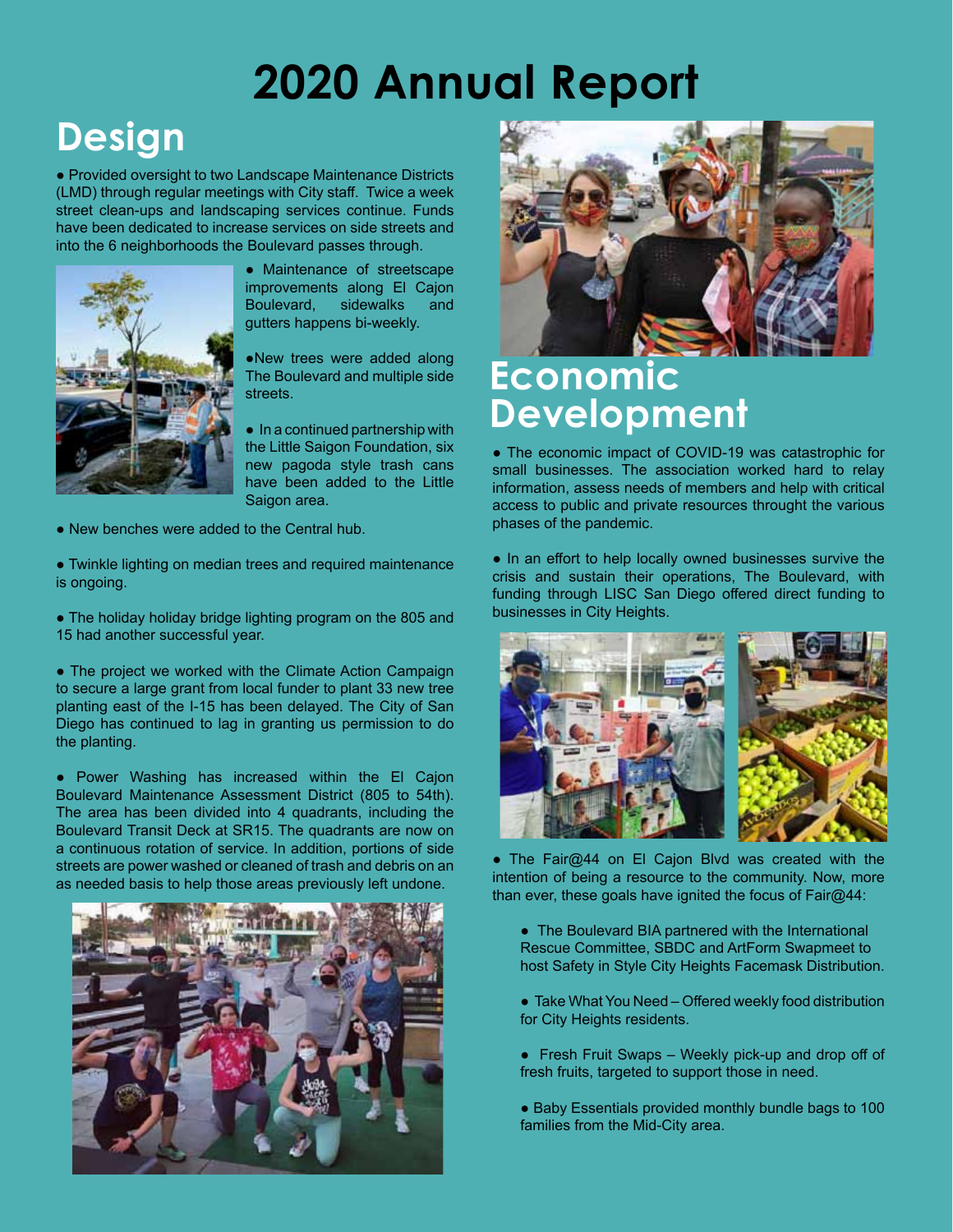

### **Parking**



Continued oversight of the Mid-City Community Parking District budget and activities for The Boulevard, Adams Avenue, North Park and College.

• The year began with the dedication of the Boulevard Busway – a threemile stretch of dedicated bus-only lanes along El Cajon Boulevard that will

speed up service and increase usage of a transit corridor that serves over 10,000 passengers daily.

• During the shutdown, an Executive Order by the Mayor allowed restaurants to establish sidewalk dining and the ability to use private parking lots without a permit. This allowed the organization to utilize funds set aside for parklets to be used for outdoor business operation grants.

● Take-Out and Pick-Up locations were designated within the district to help businesses operate.

• Conversion to head-in parking continued. More new spaces were added to side streets in City Heights and North Park this year.

• Additional parking was created throughout the district by removing or shortening red curbs.



### **Promotions**

● Promote local businesses through the use of written spotlights, and become familiar with each business, one by one, to expand The Boulevard network and document the history, diversity and evolution of the business district.

• The Boulevard Mardi Gras Crawl in North Park was held in February. The travelling party, led by a festive New Orleansstyle brass band, included stops at a diverse mix of local businesses, with fun activities along the way.



● Continued to nurture and support a collaborative effort lead by the 30ECB hub to host a quarterly Stroll the Blvd event. This included the move to a virtual stroll which was live-streamed on various social platforms.

● Friday Food Tours of weekly guided bus tours showcased the best places to eat and drink on The Boulevard! Each week, the Tour focused on a different themed offering, from delicious ethnic cuisine to craft beverages and more.



● As part of the Mingei Museum's inaugural San Diego Design Week, the International Rescue Committee Small Business Development Center, The El Cajon Boulevard Business Improvement Association, and Bohdi Tree Concerts presents Safety in Style: